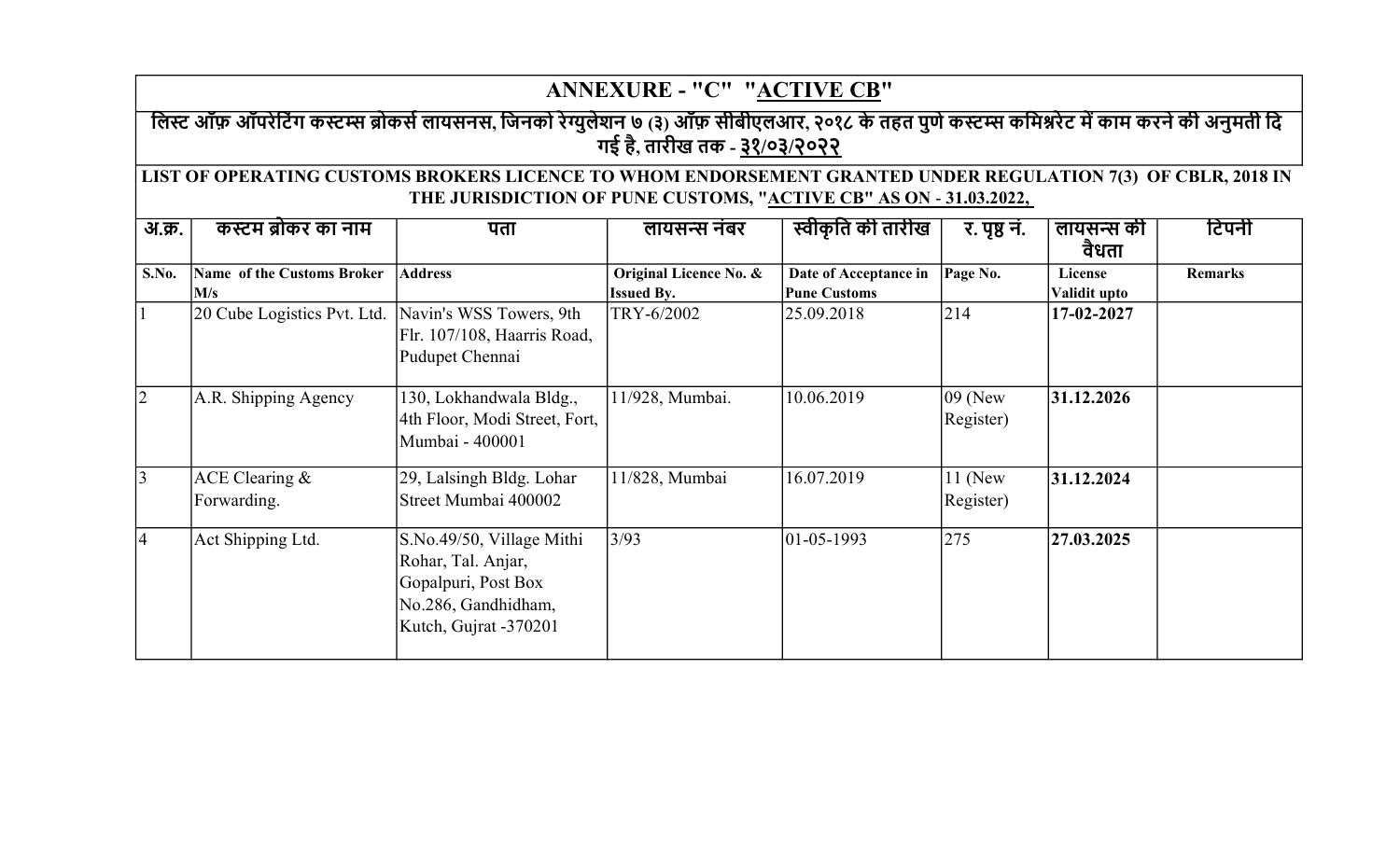| 5               | Ajay Logistics Pvt. Ltd.                           | 701, The Summit Business<br>Bay, Near Western Express<br>Metro Station, Andheri-<br>Kurla Road, Andheri (E)<br>Mumbai - 400093 | 11/734, Mumbai              | 30.08.2019 | $14$ (New<br>Register) | 31.12.2028 |
|-----------------|----------------------------------------------------|--------------------------------------------------------------------------------------------------------------------------------|-----------------------------|------------|------------------------|------------|
| $\overline{6}$  | <b>ASM</b> Logistics                               | 17, Rec Chambers,<br>Gr.Floor, W.H.Marg,<br>Ballard Estate, Mumbai-<br>400001                                                  | AAAPM8888 NCH001 29/06/2012 |            | 172                    | 28/06/2022 |
|                 | Avvashya CCL Logistics<br>Pvt. Ltd.                | P-4, Black Burn Lane, 3rd<br>Floor, Kolkata-700012                                                                             | C-38, Code No.- 2292        | 16.05.2018 | 240                    | 29.08.2027 |
| 8               | B.K. Madhay & Sons                                 | 314/315, Rex Chambers,<br>3rd floor, Walchand<br>Hirachand Marg, Opp.<br>Indira Dock, Mumbai-<br>400001                        | 11/277, Mumbai.             | 14.03.2018 | 264                    | 31.12.2025 |
| $\vert 9 \vert$ | Babaji Shivaram Clearing<br>and Carriers Pvt. Ltd. | Plot No.2, Behind Excom<br>HOUSE, Saki vihar Road,<br>Sakinaka, Andheri (E)<br>Mumbai 400072                                   | 11/262, Mumbai.             | 07.01.2019 | 266                    | 31.12.2026 |
| 10              | Batliboi Impex Pvt. Ltd                            | Dubhash House, 15, J.N.<br>Haredia Road, Ballard<br>Estate, Mumbai 400038                                                      | 11/134, Mumbai.             | 18.05.2017 | 245                    | 31.12.2026 |
| 11              | Bhagya Logistics Pvt. Ltd.                         | 9, Mahesh Chambers, 391,<br>Narsi Natha Street, Koka<br>Bazar, Mumbai                                                          | 11/1937, Mumbai.            | 18/06/2012 | 202                    | 17.06.2022 |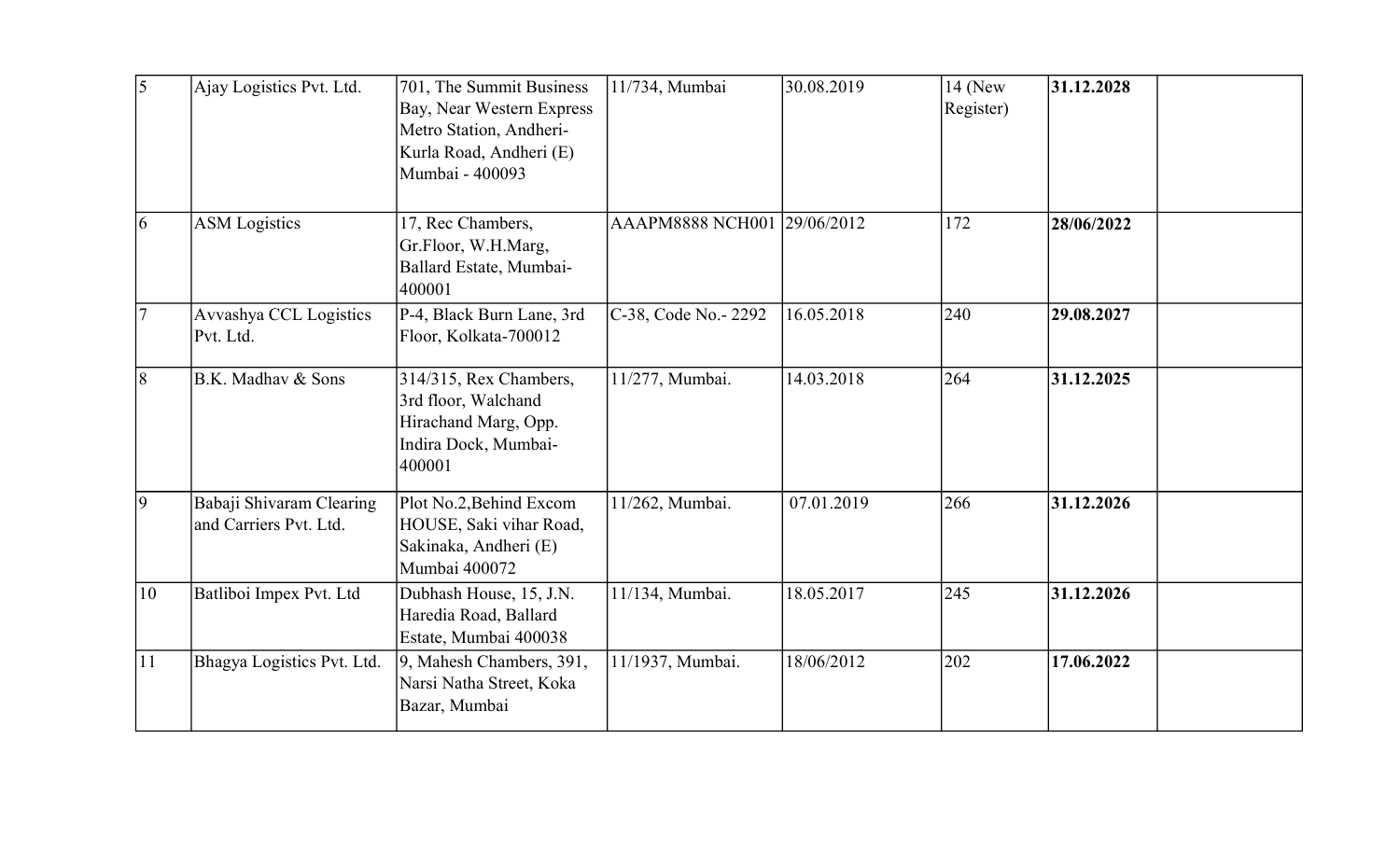| 12 | Boxco Logistics India Pvt.<br>Ltd.                    | Godrej Coliseum, Ofice<br>No.801, 8th Floor, C-Wing,<br>Off Somaiya Road, Sion,<br>Mumbai-400022     | 02/2013           | 01/02/2013 | 168 | 31.01.2023 |
|----|-------------------------------------------------------|------------------------------------------------------------------------------------------------------|-------------------|------------|-----|------------|
| 13 | C.N.Mehta & Associates.                               | 10/11, Raja House, 2nd Flr.,<br>18 M.K.Amin Marg, Behind<br>Central Camera, Fort,<br>Mumbai - 400001 | 11/463, Mumbai.   | 29.11.2017 | 169 | 31.12.2026 |
| 14 | C.V.Karia Clearing &<br>Forwarding Pvt. Ltd.          | 229, Sahar Cargo Estate,<br>V.M.Shah Marg, J.B.Nagar,<br>Andheri (E) Mumbai-<br>400099               | 11/532, Mumbai.   | 11/12/2013 | 170 | 26.02.2027 |
| 15 | Capricorn Logistics                                   | 13 & 13A, Keytuo<br>Industrial Estate, 220,<br>Kondivita Road, Andheri<br>(E) Mumbai-400059          | 11/1805, Mumbai   | 10/70/2013 | 158 | 30/10/2022 |
| 16 | Cargo Channels Pvt. Ltd.                              | AGL Chambers, 150<br>Village Kapashera, New<br>Delhi.                                                | 78/98, New Delhi. | 09.04.2018 | 256 | 30.08.2026 |
| 17 | <b>Cargo Placement Services</b><br>& Agency Pvt. Ltd. | 24/509. Essar Bldg.<br>G.V.Iyer Road, Willingdon<br>Iceland Cochin.                                  | 265 - Cochin      | 24-03-2017 | 189 | 21.10.2022 |
| 18 | Cargomen Logistics (I)<br>Pvt. Ltd.                   | 1-10-98/33, My project<br>Kamdhenu, Dwarkadas<br>Colony, Begumpet,<br>Hyderabad - 6                  | R-01/2008         | 18.07.2018 | 242 | 23.04.2028 |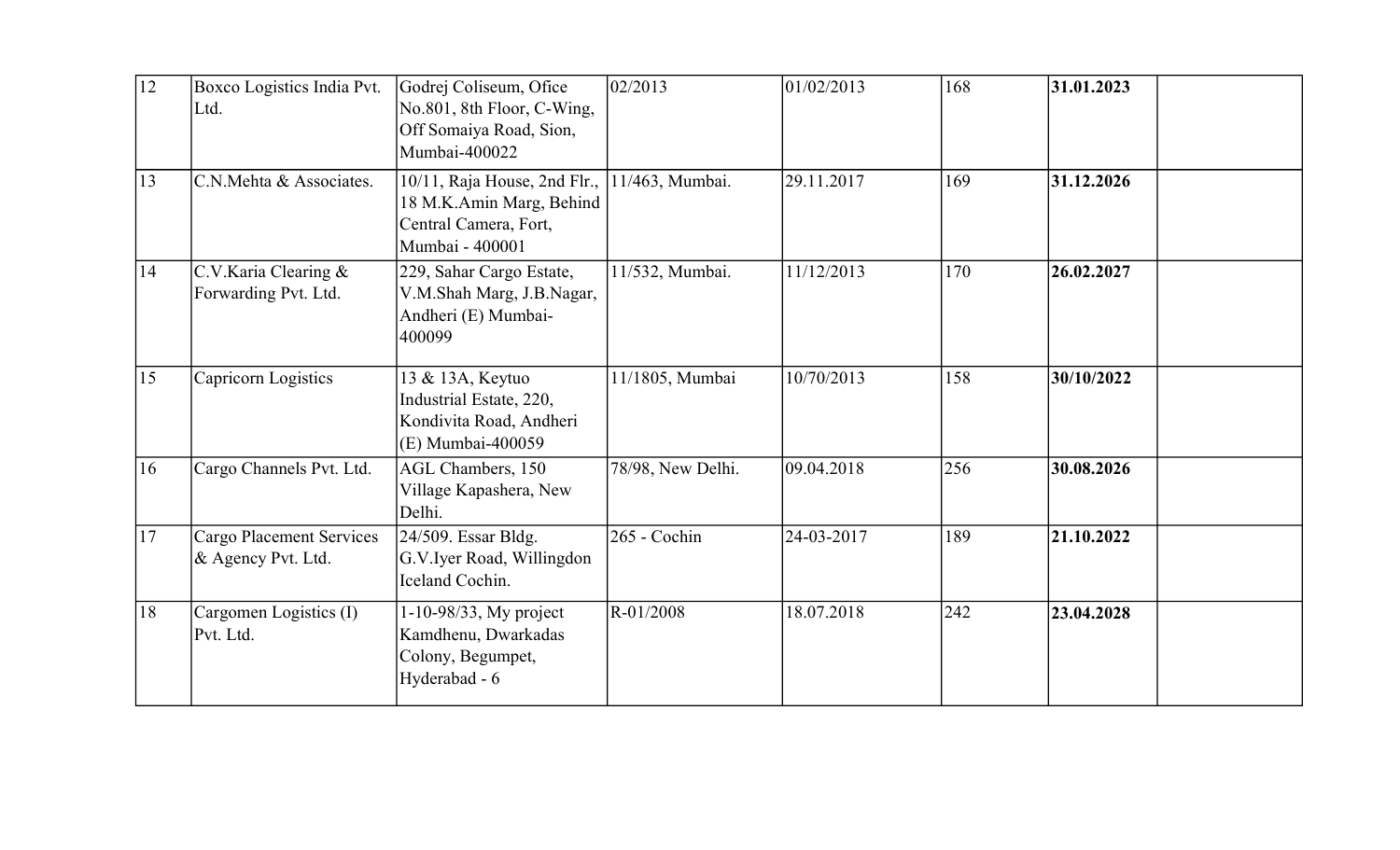| 19 | CEVA Freight India Pvt Ltd Office No.302, 3rd Floor,  | Deron Heights, Baner,<br>Pune - 411045                                                                   | R-426, Chennai                                                  | 02.08.2018     | 182 | 09.02.2028 |
|----|-------------------------------------------------------|----------------------------------------------------------------------------------------------------------|-----------------------------------------------------------------|----------------|-----|------------|
| 20 | Chinubhai Kalidass & Bros. Kulkarni Patil Bhawan, 2nd | Flr. 14 Murzban Road, Fort<br>Mumbai-40001                                                               | 11/0011, Mumbai.                                                | 05.01.2018     | 153 | 31.12.2024 |
| 21 | Delight Logistics Pvt. Ltd.,                          | D-2126, Oberroi Garden<br>Estate, Chandivli Farm<br>Road, Sakinaka, Mumbai -<br>400072                   | 04/PMT/CHA/AUR/20 31.10.2018<br>01, Aurangabad,<br>Maharashtra. |                | 246 | 12.11.2026 |
| 22 | Delta Intralogistics                                  | 301, Anand Trade Center-1,<br>Vasco-da-Gama, Goa -<br>403802                                             | R-18/99                                                         | $ 05-12-1999 $ | 208 | 24/03/2024 |
| 23 | DHL Logistics Pvt. Ltd.                               | Silver Utopia, 101, A/B,<br>First Flr. Crdianal Gracious<br>Road, Chakala, Andheri (E)<br>Mumbai -400099 | R-39/99, Banglore                                               | $ 09-10-2014 $ | 235 | 09.10.2024 |
| 24 | Diyva Shipping $& Clearing$                           | $502A$ , Dipti Classic, $5^{th}$<br>Floor, 34/35, Suren Road,<br>Andheri (East) Mumbai -<br>400093       | 11/846, Mumbai                                                  | $ 07-08-2017$  | 196 | 31.12.2026 |
| 25 | Elness Logistics Services                             | 3rd Floor, 48/50, Mint<br>Road, Mmbai - 400001                                                           | 11/655, Mumbai.                                                 | 10.08.2017     | 164 | 13.12.2023 |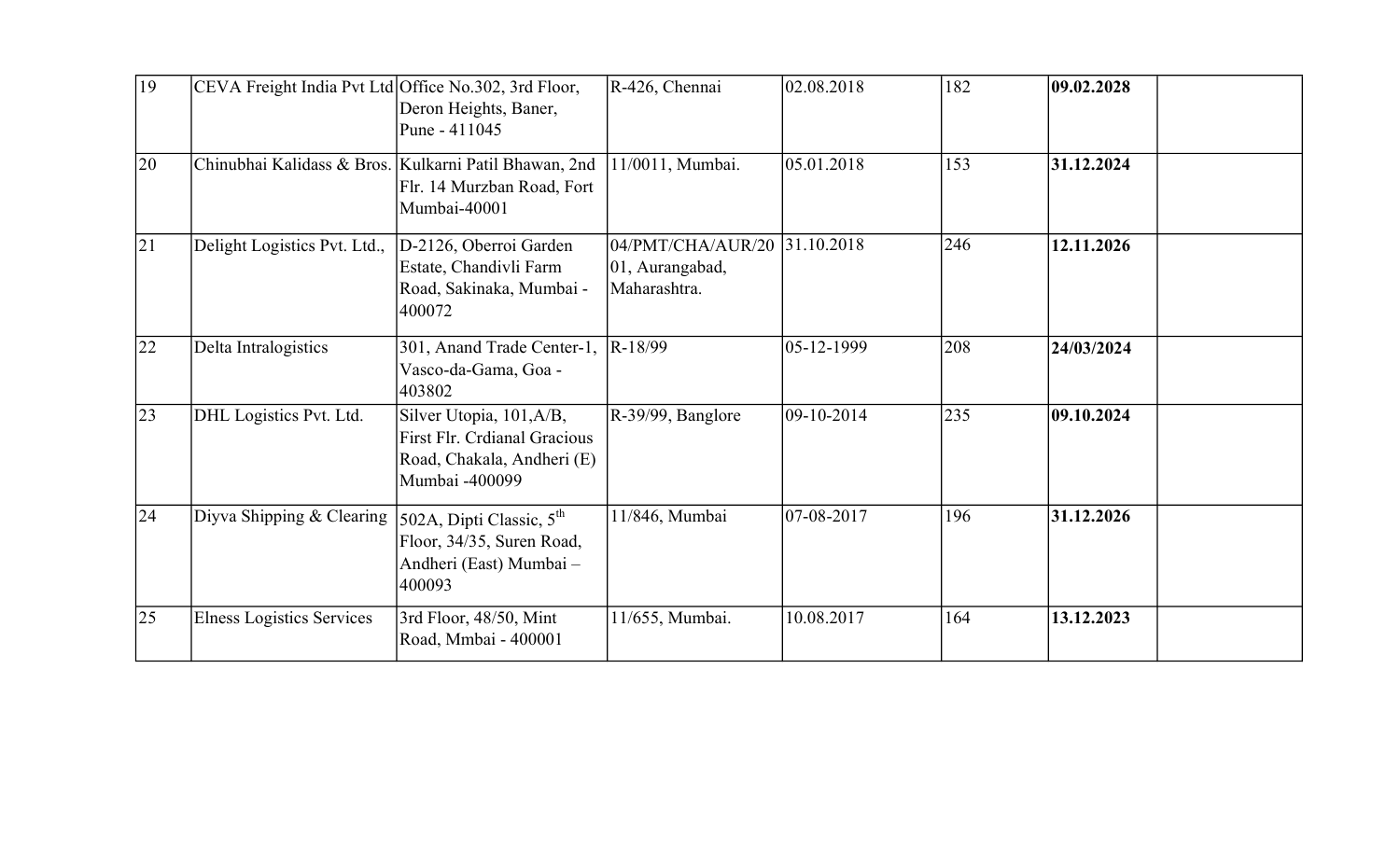| 26 | Fedex Express<br>Transportation & Supply<br>Chain Services (I) Pvt Ltd. | Shop No. 2 &3, Room<br>No.14, 1st Floor, Express<br>Terminal, Near Haj<br>Terminal, IGI Airport, New<br>Delhi - 110037 | R-51/Del/ Cus/2013,<br>PAN - AABCF6516A | 19-09-2017     | 198                 | 10.01.2023 |
|----|-------------------------------------------------------------------------|------------------------------------------------------------------------------------------------------------------------|-----------------------------------------|----------------|---------------------|------------|
| 27 | Flyjak Logistics Pvt. Ltd.                                              | No.3, Davidson Street,<br>Broadway, Chennai-600001                                                                     | <b>R-561/CHA</b>                        | 28.08.2017     | 261                 | 05.03.2024 |
| 28 | Francis Shipping Agn. Pvt.<br>Ltd.                                      | 303, Matharu Arcade, 32,<br>Subhash Road, Vile Parle<br>(E) Mumbai - 400057                                            | 11/704, Mumbai                          | 04.10.2018     | 244                 | 31.12.2024 |
| 29 | Freight Carriers Pvt. Ltd.                                              | Behramji Mansion, 1st<br>floor, Sir P.M. Road, Fort,<br>Mumbai-1                                                       | 11/26, Mumbai.                          | 21.11.2017     | 270                 | 31.12.2026 |
| 30 | Geeta Shipping & Clearing<br>Services                                   | 202, Center Point, Andheri-<br>Kurla Road, Andheri(E)<br>Mumai 400059                                                  | 11/607, Mumbai.                         | 07.08.2017     | 241                 | 31.12.2026 |
| 31 | GlobTrans Clearing $\&$<br>Forwarding Pvt. Ltd.                         | Office No. 6D1, 6th Floor,<br>D Wing, Gundecha<br>Onclave, Kherani Road,<br>Sakinaka, Andheri (E)<br>Mumbai - 400072.  | 11/1973, Mumbai.                        | 14.09.2020     | 19 New<br>Register. | 08.07.2028 |
| 32 | Global Ocean CLG. Pvt.<br>Ltd.                                          | 107, Navratan Premises, 39<br>P.D'Mello Road, Near<br>Carnak Bunder bridge,<br>Masjit (E) Mumbai 400009                | 11/768, Mumbai.                         | $ 03-02-2016 $ | 218                 | 31.12.2024 |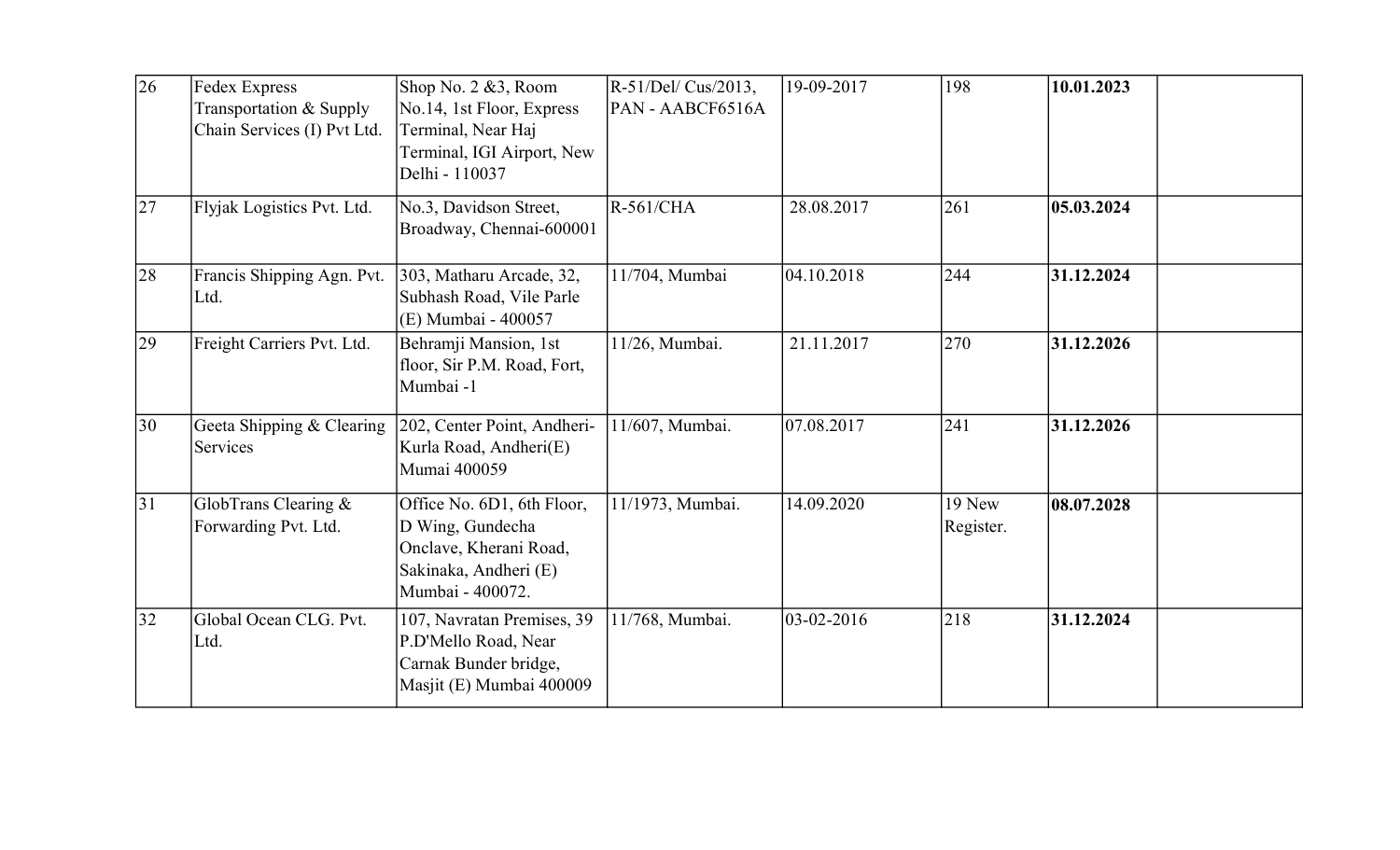| 33 | <b>GORDON WOODROFFE</b><br>LOGISTICS LIMITED, | Office No.124, 1st Floor,<br><b>SOHRAB HALL, Off</b><br>Sasoon Road, Pune - 411001                           | R-19, Chennai,<br>Customs         | 31.10.2018 | 232                    | 16.06.2026 |
|----|-----------------------------------------------|--------------------------------------------------------------------------------------------------------------|-----------------------------------|------------|------------------------|------------|
| 34 | H.T.Shah & Sons.                              | 15M, Varma Chambers, 11<br>Homji Street, Fort, Mumbai-<br>411001                                             | 11/440, Mumbai.                   | 07.08.2017 | 187                    | 31.12.2026 |
| 35 | Heet Logistics                                | 3rd Floor, Hajirnis Bldg.<br>Gavdevi Cross Lane, Off<br>Shivaji Path, Thane (W)<br>Mumbai-400602             | 11/2154, Mumbai<br>PAN AAAFH1532L | 08.02.2019 | 258                    | 08.05.2026 |
| 36 | Horizon Cleford Pvt. Ltd                      | Gala No.4, 1st Floor, Little<br>Flowers Nursery, Near<br>Khushi Wine Shop, Sahar,<br>Andheri (E) Mumbai - 99 | 11/2427, Mumbai.                  | 01.11.2018 | 252                    | 08.04.2028 |
| 37 | Indus Shipping Services,                      | Bldg. No. B-5/22,<br>Krishnakewal Township,<br>Kondhwa Road, Near Jyoti<br>Restaurant, Pune - 411048         | PMT/CHA/24/99/NGP<br>Nagpur.      | 30.08.2019 | $12$ (New<br>Register) | 31.12.2024 |
| 38 | Interjas Logistics Pvt. Ltd.                  | Office No.304, Konark<br>Epitome, Viman nagar,<br>Pune - 411014                                              | 11/1807, Mumbai.                  | 20-04-2016 | 148                    | 10.10.2022 |
| 39 | <b>IOCC</b> Shipping Pvt Ltd.                 | 203, Sai Samarth Business<br>Park, Deonar Village Road,<br>Govandi (East) Mumbai -<br>400088                 | 11/750, Mumbai                    | 05.10.2017 | 230                    | 31.12.2023 |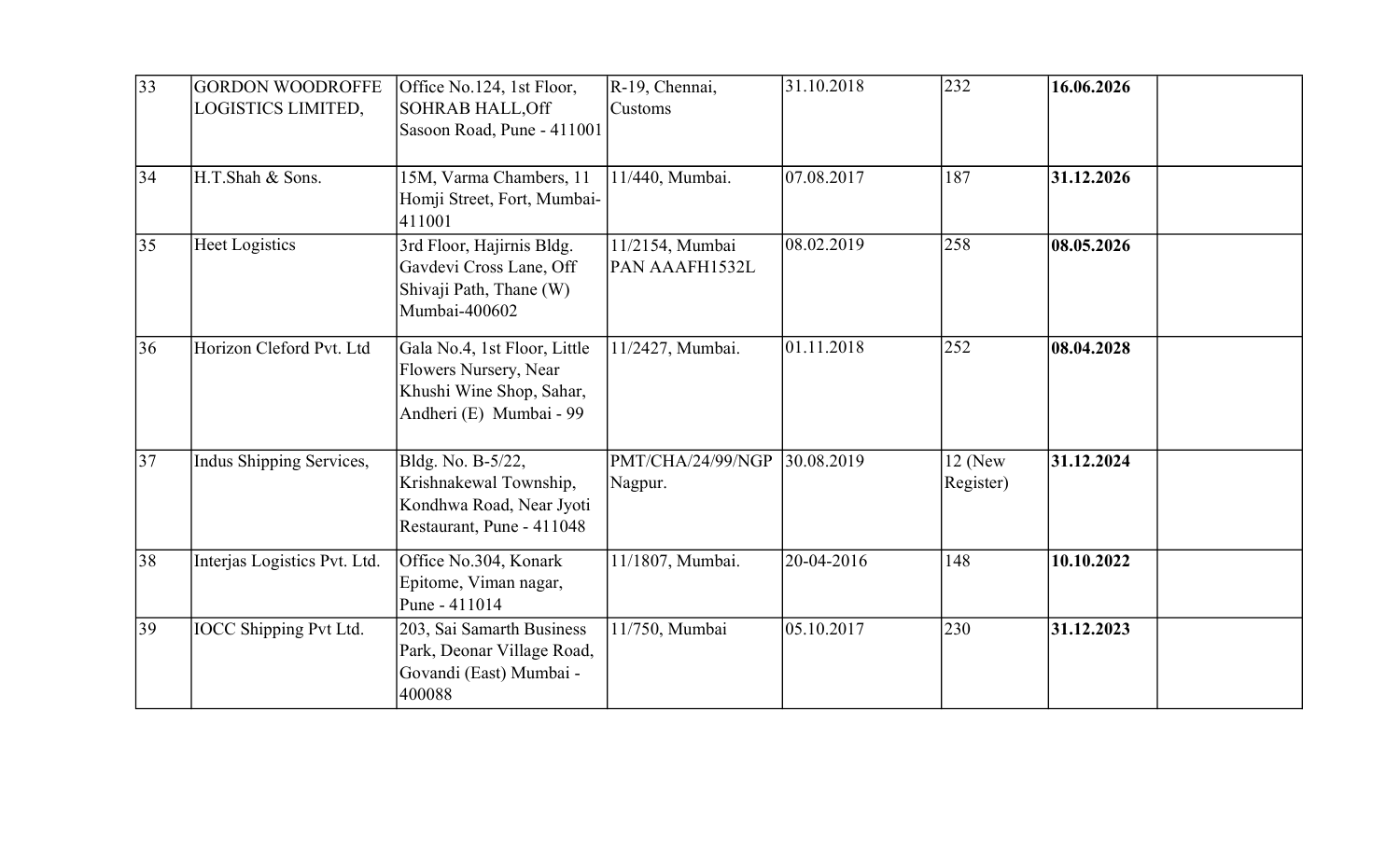| 40           | J.K.Shipping & Logistics                             | A/15, Kailash Nagar,<br>Shankar Lane, Kandiwali<br>(W) Mumbai-400067                                             | 11/1663, Mumbai.                        | 22/06/2012 | 178                  | 05.06.2022 |
|--------------|------------------------------------------------------|------------------------------------------------------------------------------------------------------------------|-----------------------------------------|------------|----------------------|------------|
| $ 41\rangle$ | Jeena & Co.                                          | Elphinstone Bldg. 1st Flr.,<br>10 Veer Nariman Road,<br>Mumbai - 1                                               | 11/25 (Mumbai)                          | 14.05.2015 | 267                  | 31.12.2024 |
| 42           |                                                      | Kimatram & Sons. Pvt. Ltd. 211, Bansilal Mansion, 2nd<br>Flr. 9-15, Homi Mody<br>Street, Fort, Mumbai-<br>400023 | 11/101, Mumbai,                         | 31.10.2018 | 193                  | 31.12.2024 |
| $ 43\rangle$ | Links Cargo Agn. Pvt. Ltd.                           | Union Co-Operative<br>Insurance Bldg. 2nd Flr, 23<br>Sir P.M.Road, Mumbai<br>400001                              | 11/550, Mumbai.<br>PAN<br>No.AAACL2771L | 31/7/1987  | 233                  | 07.03.2031 |
| 44           | Mangatram Clearing $&$<br>Forwarding Agent Pvt. Ltd. | Mangatram House, 1st Flr.<br>25 P.D'MELLO Road,<br>Mumbai 400009                                                 | 11/777, Mumbai.                         | 21.02.2017 | 239                  | 31/12/2026 |
| $ 45\rangle$ | Mangirish Log. LLP                                   | 20-D, Skylite, Cosmos<br>Horizon, Pokhran Road 2,<br>Thane (W) Mumbai -<br>400610                                | 11/2052, Mumbai.                        | 07.01.2019 | 260                  | 15.08.2025 |
| 46           | Meridian Freight<br>Forwarders Pvt. Ltd.             | Tirupati Complex, 1st<br>Floor, Jaffrabad Road,<br>Rajula, Gujrat.                                               | CHA/PIP/R/16/2003,<br>Jamnagar.         | 12.03.2019 | 05 (New<br>Register) | 12.02.2025 |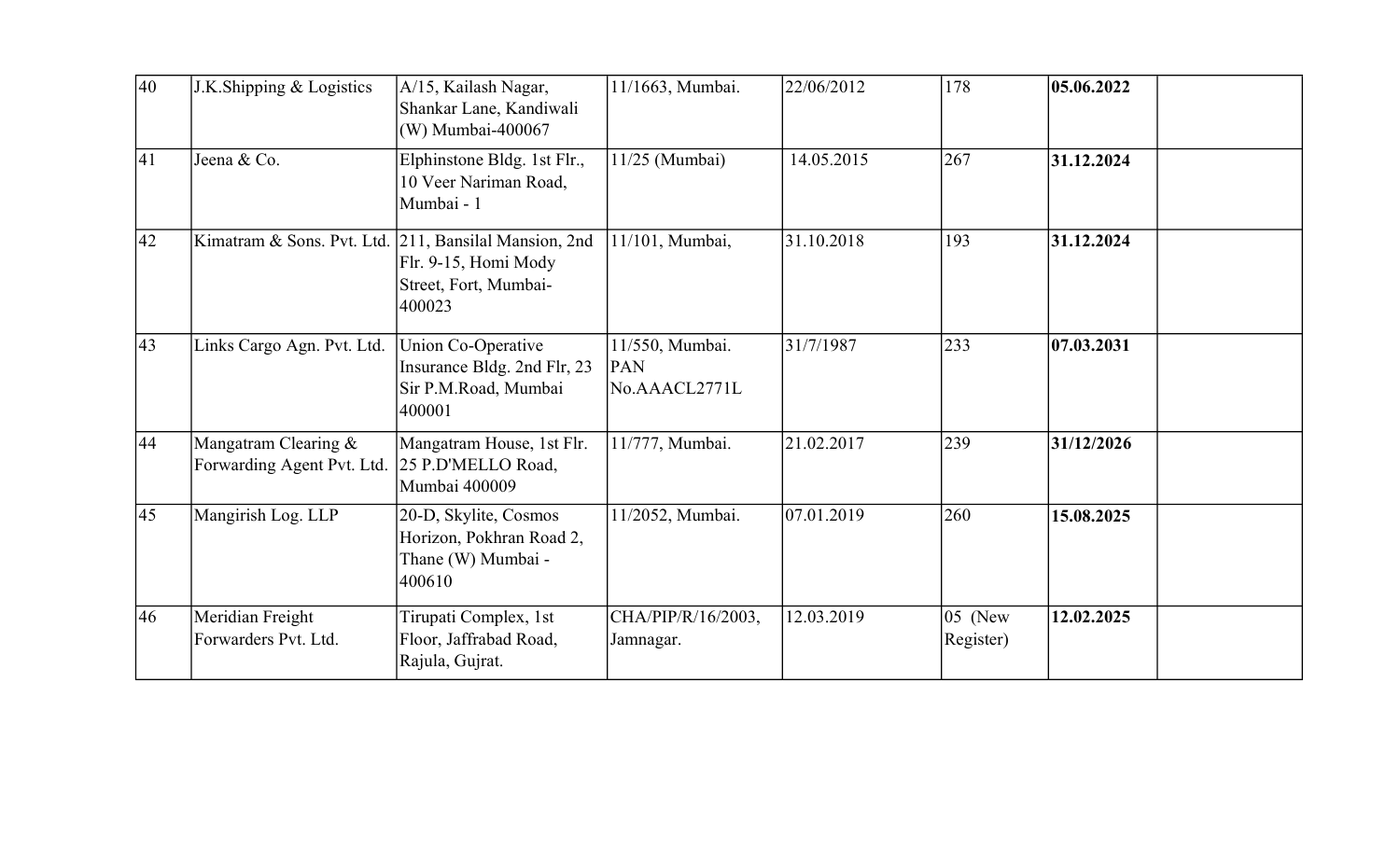| $\overline{47}$  | MGH Logistics Pvt. Ltd.              | JMD Pacific Square, 5th<br>Floor, Sector-15, Part-II,<br>Near 32nd Milestone,<br>Gurgaon-122001                                                                                                       | $R-31/DEL/CUS/2012$ | 15/10/2013 | 160                    | 20.06.2022 |
|------------------|--------------------------------------|-------------------------------------------------------------------------------------------------------------------------------------------------------------------------------------------------------|---------------------|------------|------------------------|------------|
| 48               | Modern Cargo Services<br>Pvt. Ltd    | 14, Smhita warehousing<br>complex, Off. Andheri-<br>Kurla Road, Mumbai -<br>400072                                                                                                                    | 11/881, Mumbai      | 12-01-2004 | 199                    | 31.12.2024 |
| 49               | Narendra Forwarders Pvt.<br>Ltd.     | B-104, Swarup nagar, Plot<br>No.169, Om nagar, Sahar<br>Popeline, Road, Andheri (E)<br>Mumbai.400099                                                                                                  | 11/544, Mumbai.     | 20.09.2017 | 284                    | 31.12.2026 |
| 50               | Nationwide Shipping<br>Services Ltd. | 201/202, Benston, B-Wing<br>Shirlen Rajan Road, Off<br>Carter Road, Bandra (W)<br>Mumbai 400050                                                                                                       | CHA/SRT/R/01/94     | 01.11.2018 | 228                    | 02.11.2025 |
| $\vert 51 \vert$ | News Logistics,                      | 8B, 1st Floor, Lokhandwala<br>Building,<br>130, Mody Street, Fort,<br>Mumbai - 400001<br>M/s News Logistics,<br>8B, 1st Floor, Lokhandwala<br>Building,<br>130, Mody Street, Fort,<br>Mumbai - 400001 | 11/1736<br>Mumbai.  | 23.09.2019 | $15$ (New<br>Register) | 17.06.2022 |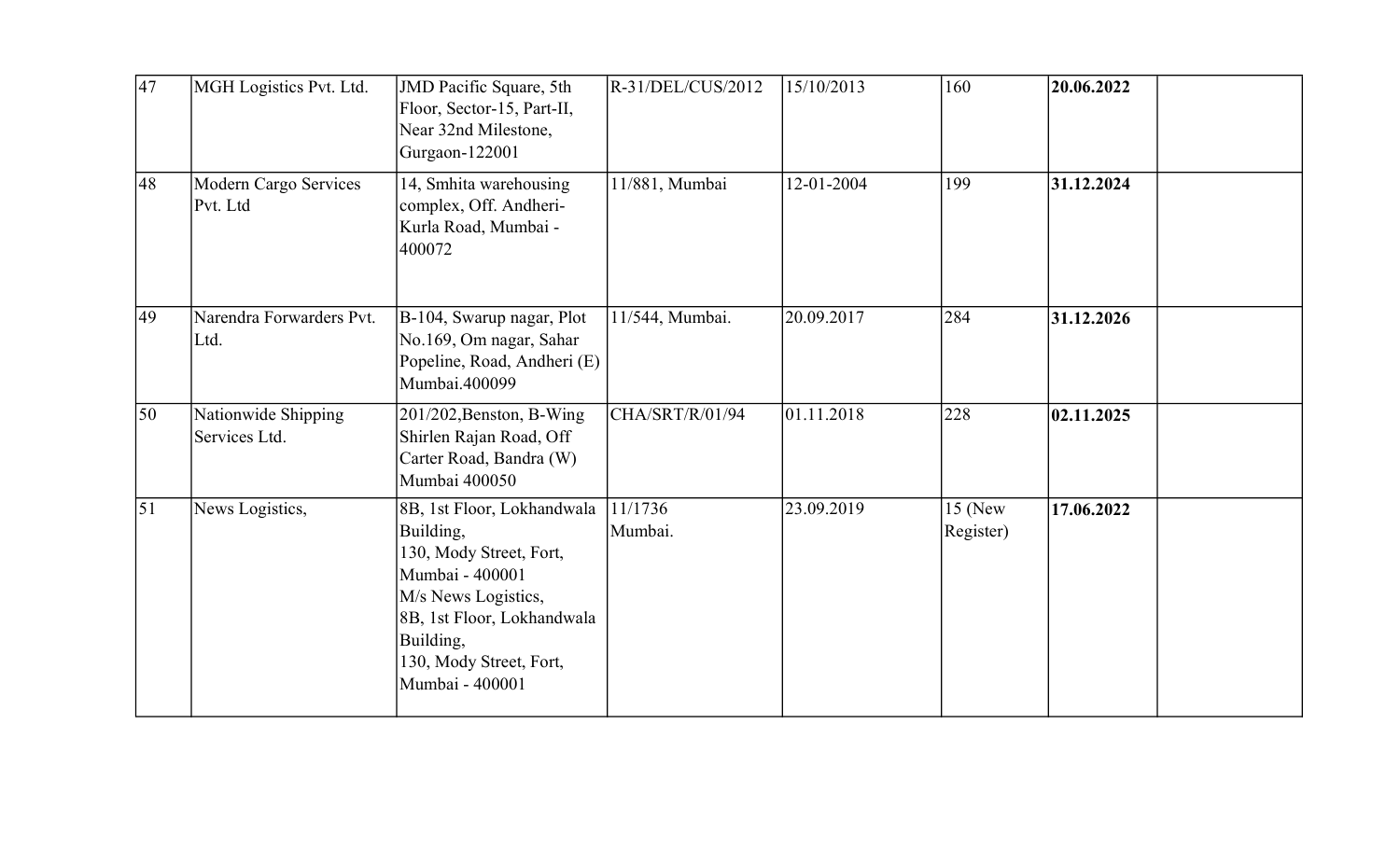| 52 | Nikhil Cler. & Forward.<br>Pvt. Ltd. | S/83, Vindhya Commercial<br>Complex, Ground Floor,<br>Plot No. 1, Sector 11, CBD<br>Belapur, Navi Mumbai -<br>400614 | 11/2103, Mumbai.                         | 14.03.2019 | 06 (New<br>Register)   | 27.01.2026 |
|----|--------------------------------------|----------------------------------------------------------------------------------------------------------------------|------------------------------------------|------------|------------------------|------------|
| 53 | Nippon Express (India)<br>Pvt. Ltd.  | Plot No.7, Logistics Park<br>Road No.10, White field,<br>Banglore                                                    | 01/94                                    | 22-02-2014 | 279                    | 21.02.2025 |
| 54 | Omkar Clearing                       | 42 & 43 Suscheta Niwas,<br>5th Flr, 285, Shahid Bhagat<br>Singh Road, Fort, Mumbai -<br>400001                       | 11/612, Mumbai                           | 05.10.2017 | 195                    | 31.12.2026 |
| 55 | Prakash Freight Movers<br>Ltd.       | 201, Sahar Cargo Estate,<br>J.B.Nagar, Off. Sahar Road,<br>Andheri(E) Mumbai 400099                                  | R-58/91                                  | 20/6/2014  | 283                    | 20.06.2024 |
| 56 | Raj Clearing Agency                  | 303, Jayant Appartment, D-<br>Wing, Opp. Air Cargo<br>Complex, Sahar, Andheri<br>(E) Mumbai - 400090                 | 11/587, Mumbai.                          | 05.01.2018 | 277                    | 31.12.2024 |
| 57 | Sainath Forwarders (P) Lld.          | Centurion Mall, Shop No.<br>F04, Plot No. 88.91,<br>Sec.91/A See woods, Nerul,<br>Navi Mumbai 400106                 | 11/1029, Mumbai.                         | 15/09/2015 | 222                    | 31.12.2024 |
| 58 | SeaSwan Shipping and<br>Logistics,   | 2/28, SMJ Parrys Plaza, 2A,<br>2nd Floor, Opp.GPO, IInd<br>Line Beach, Parrys Chennai<br>$-600001$                   | CHN/R-331/2014-CBS 03.01.2020<br>Chennai |            | $17$ (New<br>Register) | 09.01.2025 |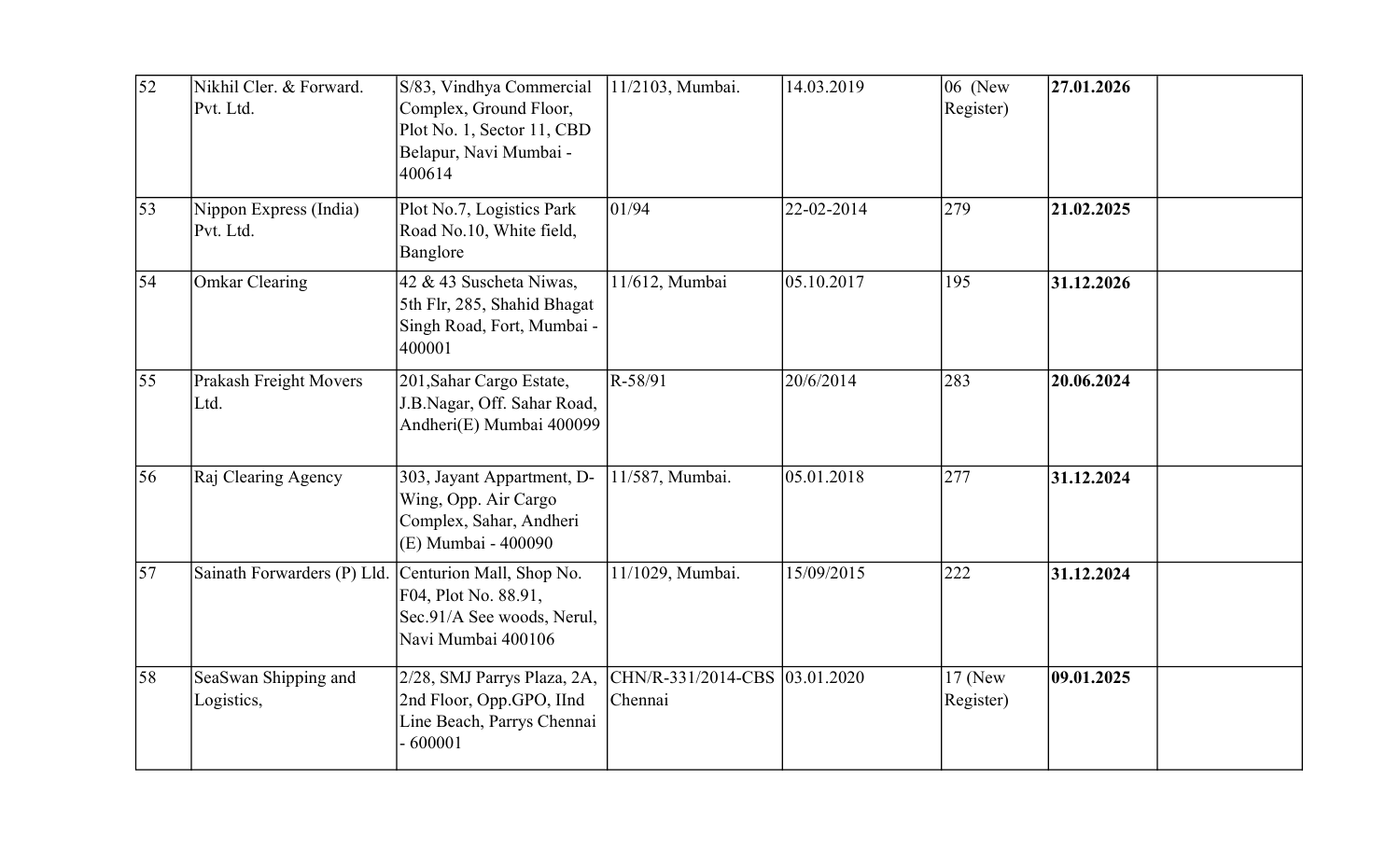| 59         | Sharadchandra P.Shah<br>Agency Pvt. Ltd.     | Haroon House, 4th Floor,<br>23A, 294, Perin Nariman<br>Street, Fort Mumbai -<br>400001              | 11/202, Mumbai.     | 06.09.2018 | 162 | $ 31-12-2026 $ |
|------------|----------------------------------------------|-----------------------------------------------------------------------------------------------------|---------------------|------------|-----|----------------|
| 60         | Sharp Logistics Pvt. Ltd.                    | 19A/B, 2nd Flr. Sucheta<br>Niwas, 285, Shahid Bhagat<br>Singh Road, Fort Mumbai -<br>400001         | 11/247, Mumbai.     | 02.01.2019 | 203 | $ 31-12-2026 $ |
| $\vert 61$ | Shoolin Shipping Services<br>India Pvt. Ltd. | Ruchika Bldg., 1st Flr.<br>Road No.4, Gali No.7,<br>Block A, Mahipalpur Extn.<br>New Delhi - 110037 | $R-32/Del/Cus/2013$ | 10.01.2018 | 250 | 16.05.2023     |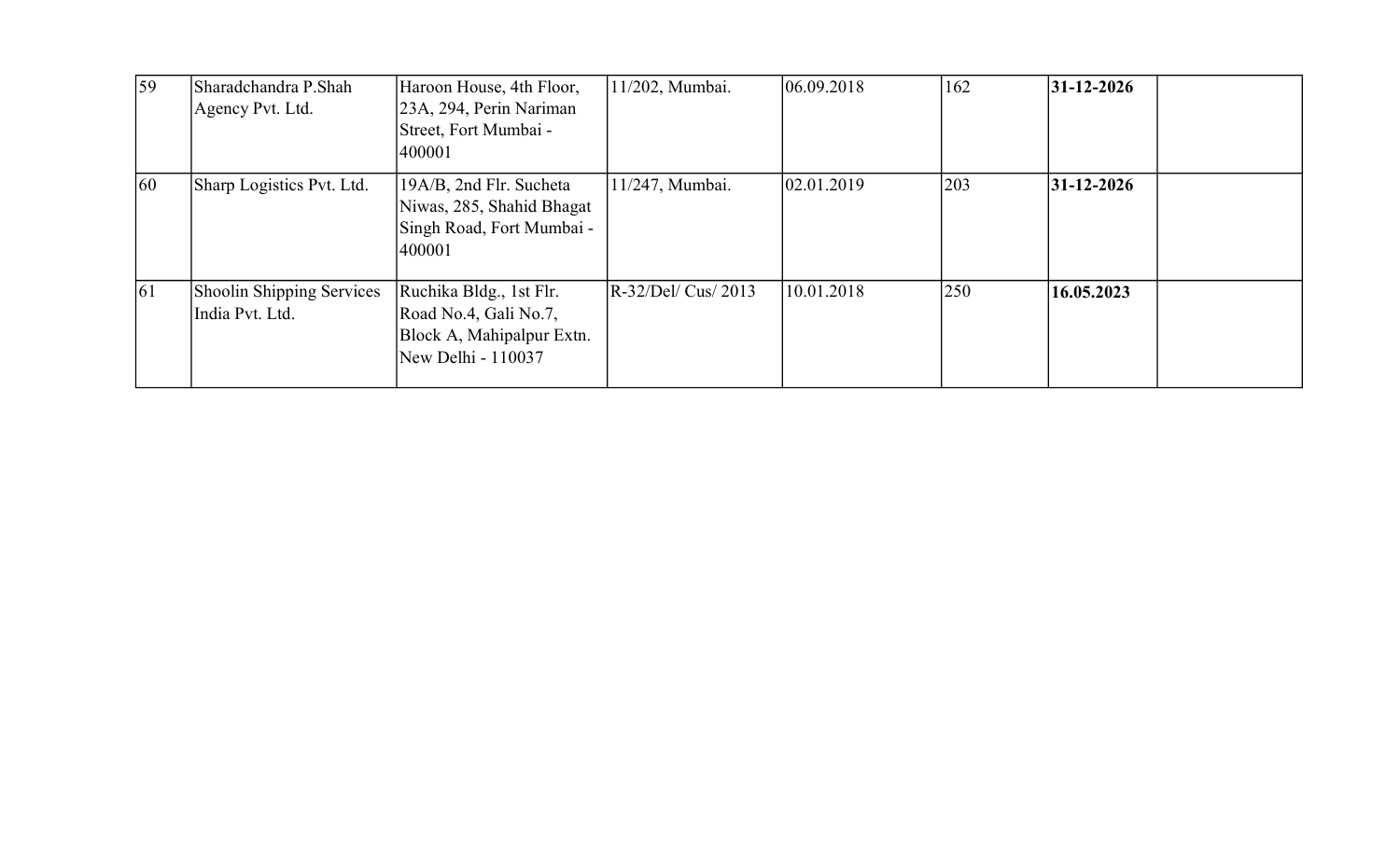| 62 | <b>Shriram Enterprises</b>              | 15/3, Krishna Niwas, 2'nd<br>Floor, 281, S.B. Marg, Fort,<br>Mumbai - 400001                                                                  | 11/1800, Mumbai.                              | 25.08.2020 | 18 (New<br>Register)            | 26.09.2022 |
|----|-----------------------------------------|-----------------------------------------------------------------------------------------------------------------------------------------------|-----------------------------------------------|------------|---------------------------------|------------|
| 63 | Silverline Global Freight<br>Pvt. Ltd., | 203, Lokmat Bhavan, Opp.<br>Sambhaji Park, 1203/42A<br>Deccan, Pune - 411004                                                                  | $R$ - EL/CUS/2018                             | 16.05.2019 | $ 07 \rangle$ (New<br>Register) | 17.08.2028 |
| 64 | <b>SSS Sai Forwarders Pvt</b><br>Ltd.   | A-305, Classique Centre,<br>Plot No.26, Mahal Ind.<br>Estate, Off Mahakali Caves<br>Road, Andheri(East)<br>Mumbai-400093                      | 11/1830, Mumbai.                              | 05.10.2017 | 184                             | 17.12.2022 |
| 65 | Sterling Freight Pvt. Ltd.              | 102, 1'st Floor, Power Point,<br>Final Plot No. 352 Part,<br>Sangamwadi T.P. Scheme,<br>Ghorpadi, Pune - 411001                               | 11/209 Mumbai<br><b>Customs</b>               | 16.07.2019 | 224                             | 31.12.2028 |
| 66 | Stream Line Log. Pvt. Ltd.              | 5th Floor, Western House,<br>Near Times Square Bldg,<br>Andheri-Kurla Road, Marol<br>Naka, Andheri (East)                                     | CBL/CBE/03/2014,<br>Coimbatore<br>(Tamilnadu) | 12.03.2019 | 04 (New<br>Register)            | 12.06.2024 |
| 67 | Sun Impex Clr. & Shipping<br>Agency     | Kohli Towers, Office<br>No.101, 1st Floor, Opp.<br>Mumbai - Pune Highway,<br>Opp. CME, Next to Bharat.<br>Petroleum, Dapodi, Pune -<br>411012 | 11/2011, Mumbai.<br>PAN - AASCS0664B          | 11.06.2019 | 08 (New<br>Register)            | 18.03.2025 |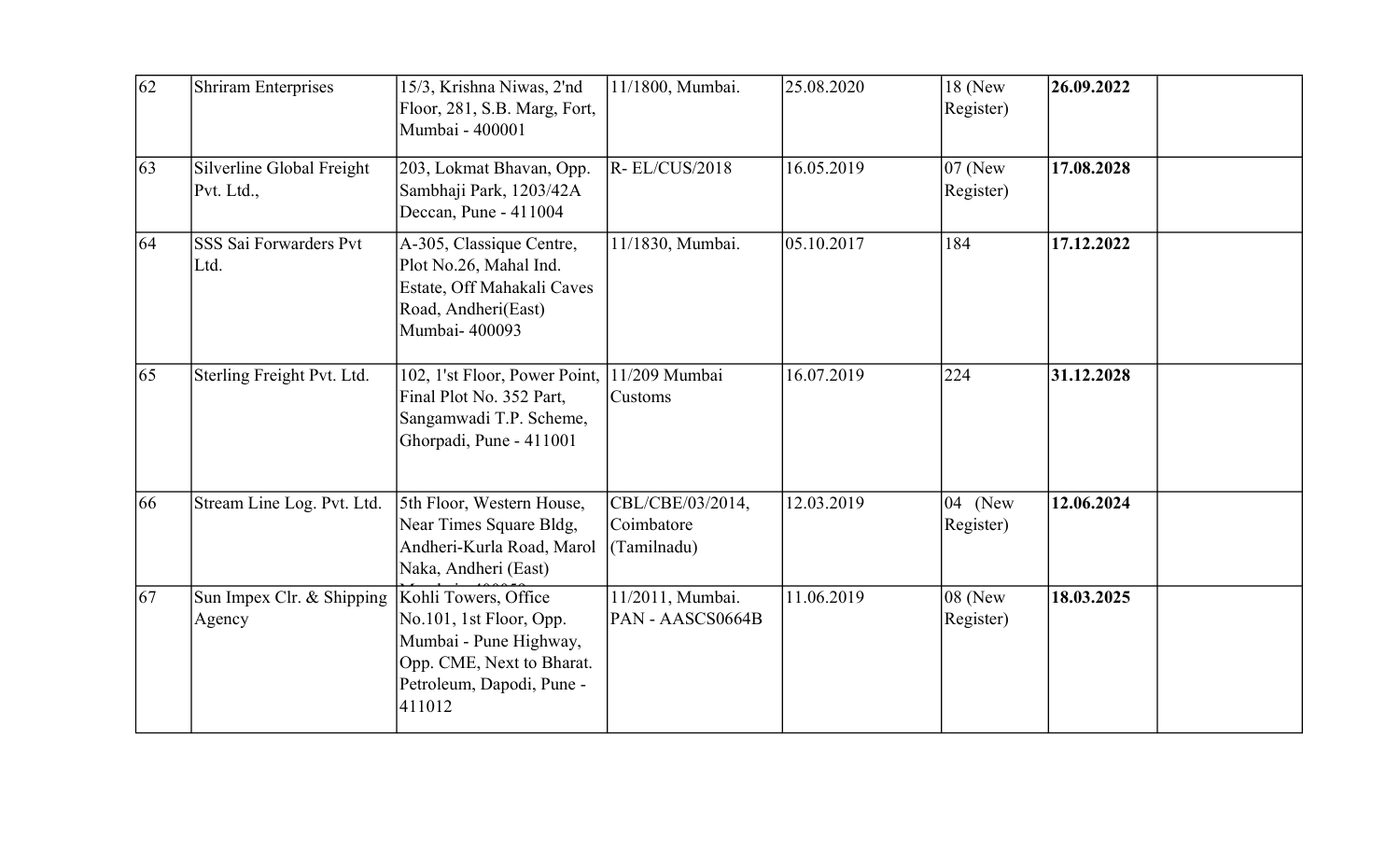| 68              | Sunrich Logistics Pvt. Ltd.                  | 124, Mittal Court 224,<br>Nariman Point, Mumbai -<br>400021                                                                                       | 11/842, Mumbai.    | 10.08.2017 | 262                  | 31.12.2026 |
|-----------------|----------------------------------------------|---------------------------------------------------------------------------------------------------------------------------------------------------|--------------------|------------|----------------------|------------|
| $\overline{69}$ | Suswashis Clr.&Ford.<br>Agency               | H-104, Shri.Guru Datta<br>Complex CHS, Plot<br>No.44,45 & 46 Sector 8A,<br>Airoli, Navi Mumbai -<br>400708                                        | 11/2156, Mumbai.   | 02.04.2018 | 248                  | 08.05.2026 |
| 70              | Tiger Logistics Pvt. Ltd.                    | 804A-807, Skylark Bldg.<br>60, Nehru Place, New Delhi-<br>110019                                                                                  | R-26/97            | 29.09.2017 | 204                  | 09.07.2026 |
| 71              | Total Sea-Land Log. Pvt.<br>Ltd.             | 307, Swastik Disa<br>Corporate Park, Kohinoor<br>Textile Printing Compound,<br>LBS Marg, Opp. Shreyas<br>Cinema, Ghatkopar (W)<br>Mumbai - 400086 | 11/2396<br>Mumbai. | 30.08.2019 | 13 (New<br>Register) | 22.01.2028 |
| 72              | Total Shipping & Log.(I)<br>Pvt. Ltd.        | Plot No.35, Sector No.23,<br>Transport Nagar, Nigdi,<br>Pune.                                                                                     | 11/987, Mumbai.    | 05.04.2018 | 254                  | 31.12.2026 |
| 73              | <b>Trans Marine Corporation</b><br>Pvt. Ltd. | 705. Sai Samarth Business<br>Park Opp Shah Industrial<br>Estate Deonar, Mumabi -<br>400088                                                        | 53 - Cochin        | 16-03-2017 | 255                  | 31.03.2027 |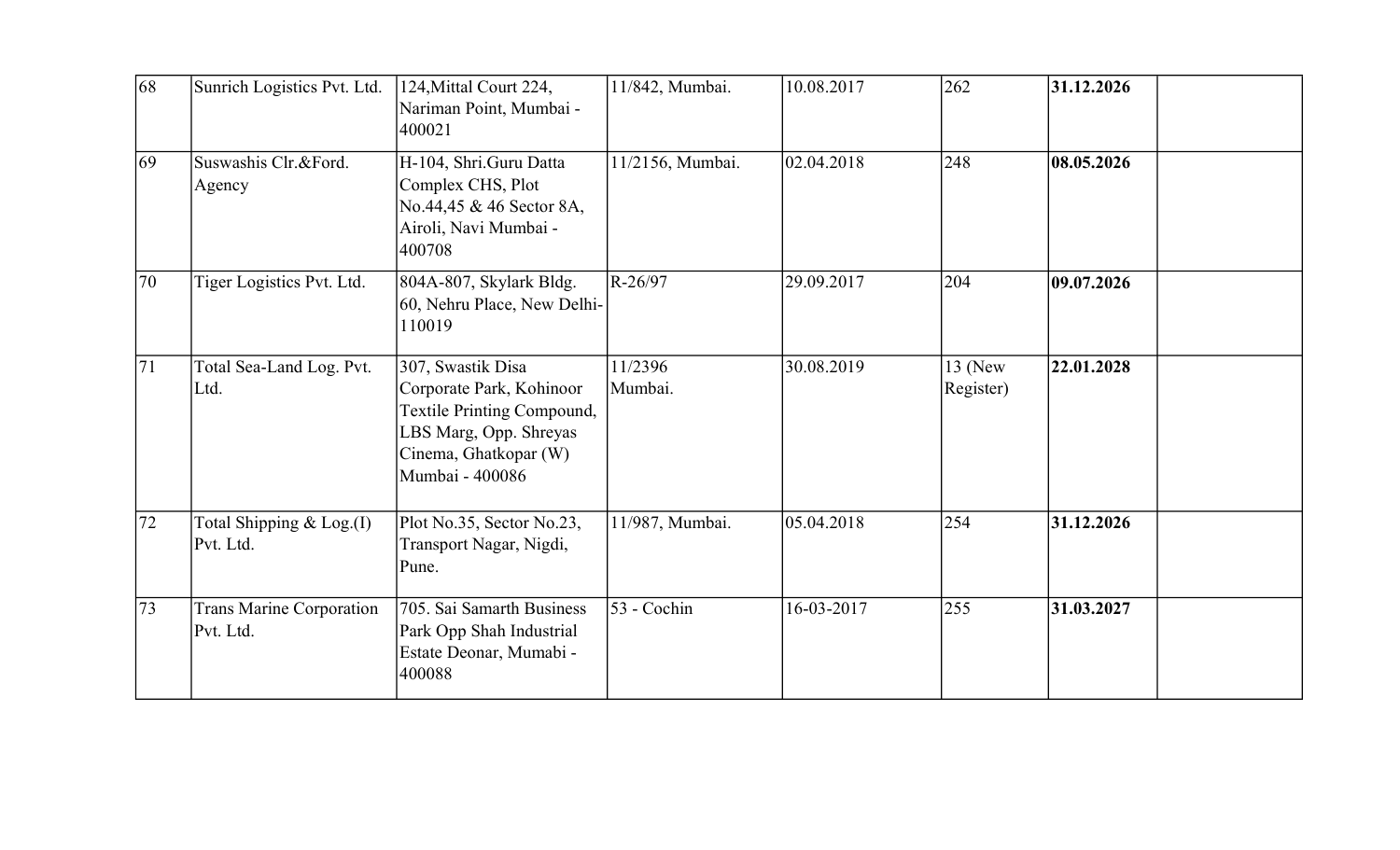| 74 | Tribeni Freight Forwarders<br><b>LLP</b> | $3/3$ , Mohanlal Mansion,<br>Bhandarkar Road, Matunga<br>Central, Mumbai - 400019                                                              | 11/2436, Mumbai                         | 01.07.2019 | $10$ (New<br>Register) | 02.05.2028 |  |
|----|------------------------------------------|------------------------------------------------------------------------------------------------------------------------------------------------|-----------------------------------------|------------|------------------------|------------|--|
| 75 | Trigon Synergies Pvt Ltd                 | $504$ , Sidharth Bldg., 96<br>Nehru Place, New Delhi-<br>110019                                                                                | 02/HPR/2015                             | 05.01.2018 | 146                    | 05.05.2025 |  |
| 76 | Vasu Shipping & Logistics<br>LLP.        | Shreeji Archade, F-1, First<br>floor, Bhagwan Parshuram<br>Marg, B/H Vodafone Store,<br>B/s Friends Petrol Pump,<br>Porbandar - 360575         | CB/JMR/R/03/2016,<br>Jamnagar Customs   | 02.12.2019 | $16$ (New<br>Register) | 22.09.2026 |  |
| 77 | Velji Dosabhai & Sons Pvt.<br>Ltd.       | 1) 3, Ashmulco<br>Bldg.395/97, Narsi natha<br>street, Katha Bazar,<br>Mumbai- 400009.<br>2) 110<br>Shorab Hall, 21 Sasoon<br>Road, Pune 411001 | 11/111, Mumbai<br>PAN No.<br>AAACV8475H | 25-09-2009 | 147                    | 31.12.2024 |  |
| 78 | Vertex Total Logistics Pvt.<br>Ltd.      | 208, Rangoli Complex, Nr.<br>Air Sahar Cargo, Sahar<br>Road, Aandheri (E) Mumbai                                                               | 11/1658, Mumbai.                        | 06/06/2012 | 206                    | 05.06.2022 |  |
| 79 | Zion Express Cargo Pvt<br>Ltd.           | Khasara No.142, Near<br>Deepan Hospital,<br>Kapashera, New Delhi-<br>110037                                                                    | R-02/88, Delhi.<br>PAN-AAACZ1394D       | 20-09-2017 | 174                    | 31.03.2024 |  |